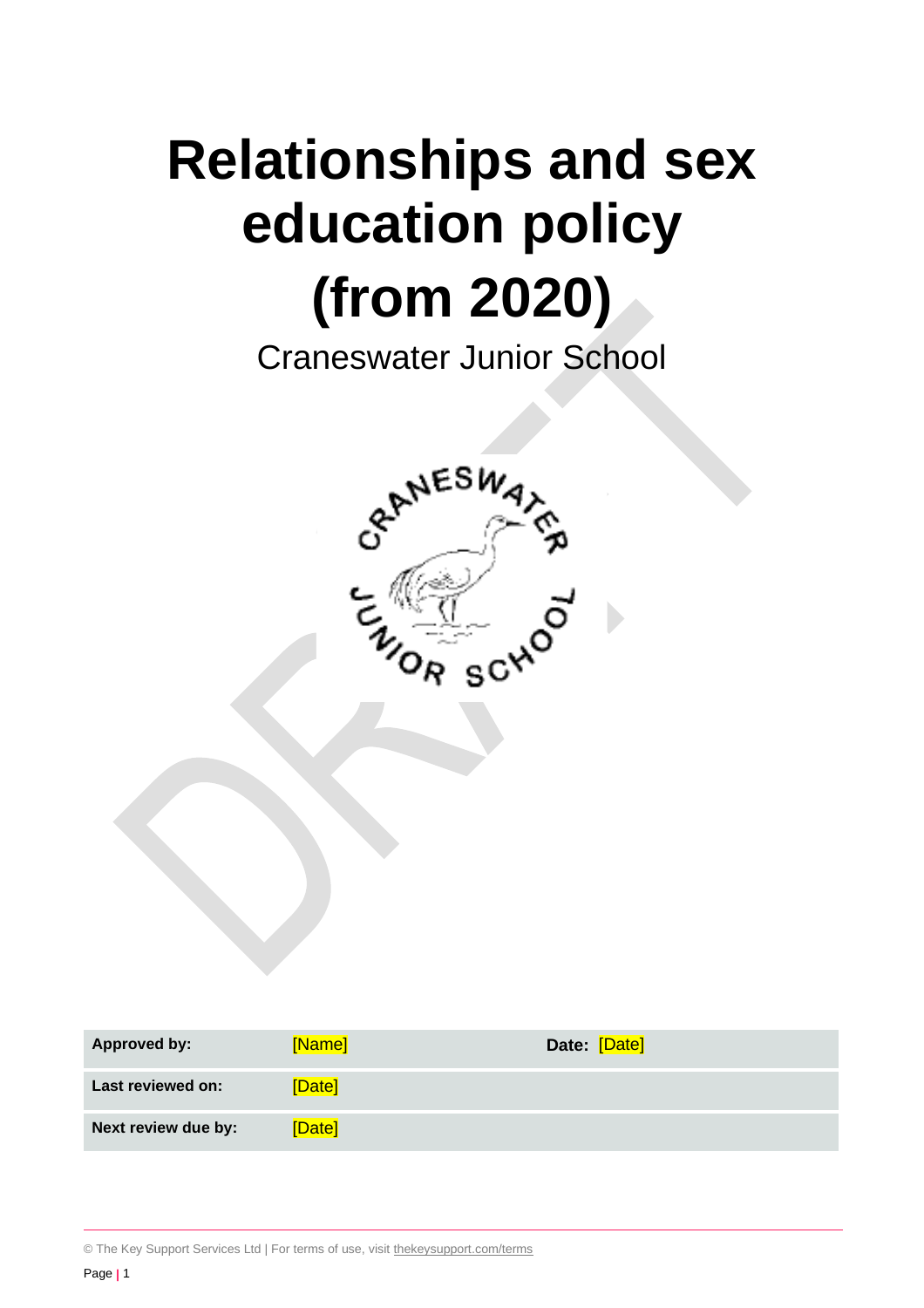# **Contents**

<span id="page-1-0"></span>

| 1. Aims                                                     | 3 |
|-------------------------------------------------------------|---|
| 2. Statutory requirements                                   | 3 |
| 3. Policy development                                       | 3 |
| 4. Definition                                               | 3 |
| 5. Curriculum                                               | 3 |
| 6. Delivery of RSE                                          | 4 |
| 7. Roles and responsibilities                               | 4 |
| 8. Parents' right to withdraw                               | 5 |
| 9. Training                                                 | 5 |
| 10. Monitoring arrangements                                 | 5 |
| Appendix 1: Curriculum map                                  | 6 |
| Appendix 2: By the end of primary school pupils should know | 9 |
|                                                             |   |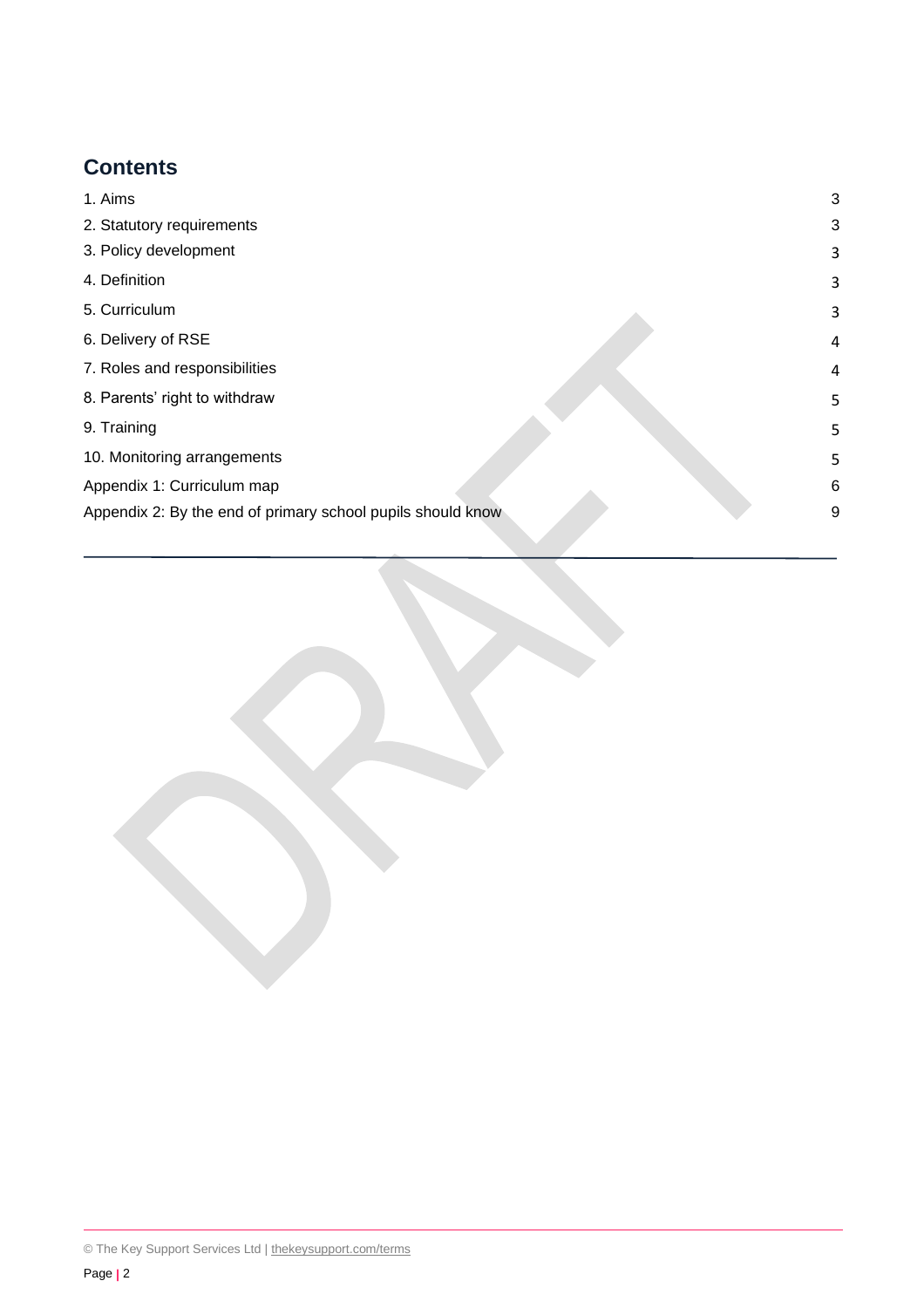# **1. Aims**

The aims of relationships and sex education (RSE) at our school are to:

- Provide a framework in which sensitive discussions can take place
- Prepare pupils for puberty, and give them an understanding of sexual development and the importance of health and hygiene
- Help pupils develop feelings of self-respect, confidence and empathy
- Create a positive culture around issues of sexuality and relationships
- Teach pupils the correct vocabulary to describe themselves and their bodies

## <span id="page-2-0"></span>**2. Statutory requirements**

As a maintained primary school we must provide relationships education and health education to all pupils as per sections 34 and 35 of the [Children and Social work act 2017.](http://www.legislation.gov.uk/ukpga/2017/16/section/34/enacted)

However, we are not required to provide sex education but we do need to teach the elements of sex education contained in the science curriculum.

In teaching RSE and health education, we must have regard to [guidance](https://assets.publishing.service.gov.uk/government/uploads/system/uploads/attachment_data/file/908013/Relationships_Education__Relationships_and_Sex_Education__RSE__and_Health_Education.pdf) issued by the secretary of state as outlined in section 403 of the [Education Act 1996.](http://www.legislation.gov.uk/ukpga/1996/56/contents)

At Craneswater Junior School we teach RSE and related elements of health education as set out in this policy.

# <span id="page-2-1"></span>**3. Policy development**

This policy has been developed in consultation with staff, pupils and parents. The consultation and policy development process involved the following steps:

1. Review – the PSHE coordinator pulled together all relevant information including relevant national and local guidance

2. Staff consultation – all school staff were given the opportunity to look at the policy and make recommendations

3. Parent/stakeholder consultation – parents and any interested parties were invited to look at the policy and share views

4. Pupil consultation – we investigated what exactly pupils want from their RSE

5. Ratification – once amendments were made, the policy was shared with governors and ratified

# **4. Definition**

RSE is about the emotional, social and cultural development of pupils, and involves learning about relationships, healthy lifestyles, diversity and personal identity.

RSE involves a combination of sharing information and exploring issues and values.

<span id="page-2-2"></span>RSE is not about the promotion of sexual activity.

# **5. Curriculum**

Our curriculum is set out as per Appendix 1 but we may need to adapt it as and when necessary.

<sup>©</sup> The Key Support Services Ltd | [thekeysupport.com/terms](https://thekeysupport.com/terms-of-use)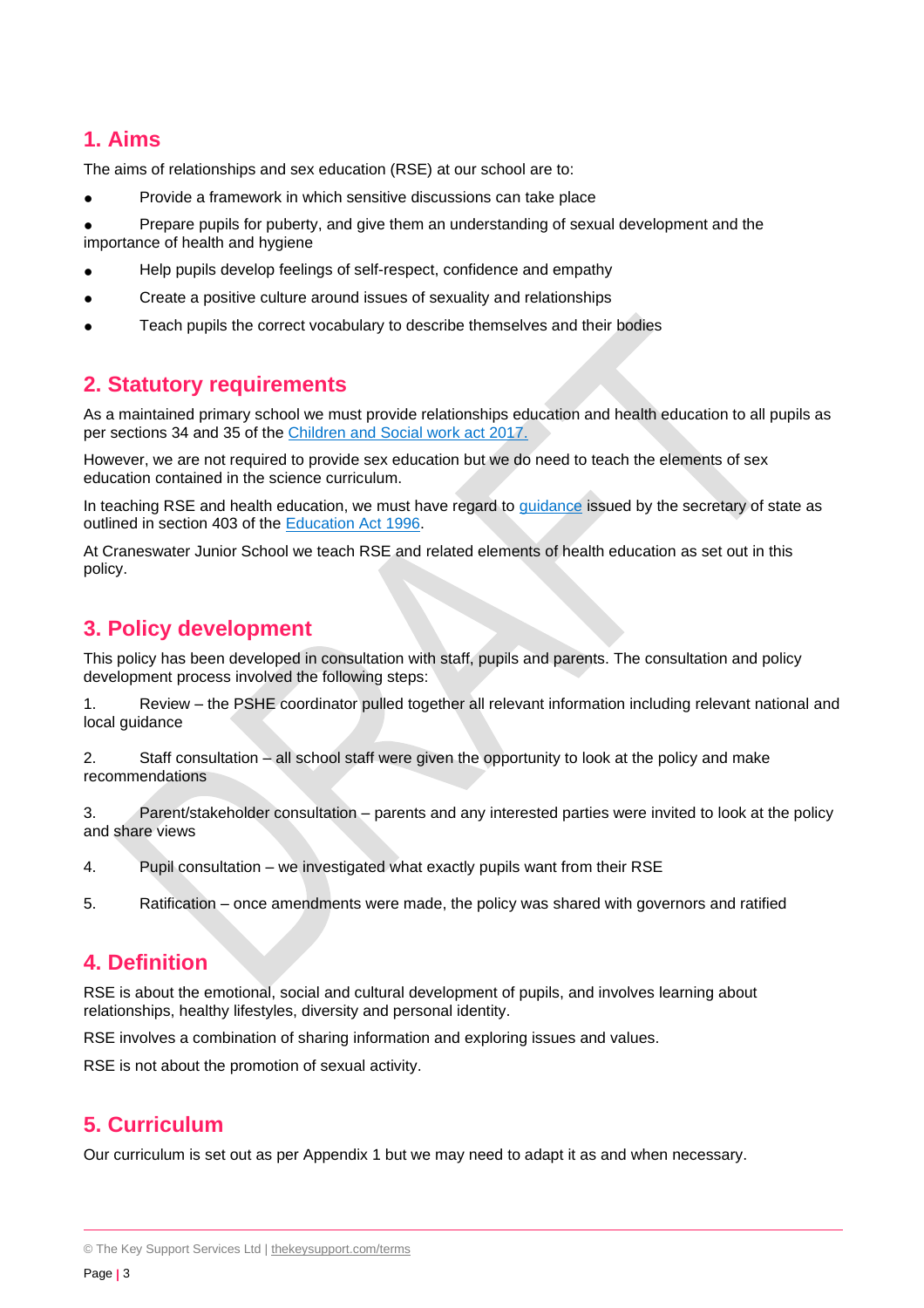We have followed good practice and taught 'sex and relationships education' for many years and therefore the change to RSE and health education within our curriculum is minimal. We have developed the curriculum in consultation with parents, pupils and staff, taking into account the age, needs and feelings of pupils. If pupils ask questions outside the scope of this policy, teachers will respond in an appropriate manner so they are fully informed and don't seek answers online.

Primary sex education will focus on:

- Preparing pupils for the changes that adolescence brings (as per statutory health education [guidance\)](https://assets.publishing.service.gov.uk/government/uploads/system/uploads/attachment_data/file/908013/Relationships_Education__Relationships_and_Sex_Education__RSE__and_Health_Education.pdf)
- How a baby is conceived and born

For more information about our curriculum, see our curriculum map in Appendix 1.

# <span id="page-3-0"></span>**6. Delivery of RSE**

RSE is taught within the personal, social, health and economic (PSHE) education curriculum. Other elements of relationships and health education are taught where relevant in other curriculum areas.

Relationships education focuses on teaching the fundamental building blocks and characteristics of positive relationships including:

- Families and people who care for me
- Caring friendships
- Respectful relationships
- Online relationships
- Being safe

The specific units studied which address these themes are Craneswater Vision and Values and Anti-Bullying in all year groups; Being a good friend, Building Relationships and Different People in the UK in Y3; Citizenship and Keeping Safe in Y4; Drugs Education in Y4 and Y6; Rights of the Child and Health Education in Y5; and RSE and First Aid in Y6.

In their Health Education specific unit, Y5 will cover the statutory health education elements relating to personal hygiene the changing adolescent body.

In their RSE specific unit, Y6 will revisit the statutory health education element relating to the changing adolescent body as well as non-statutory sex education which covers conception and birth.

For more information about our RSE curriculum, see Appendices 1 and 2.

These areas of learning are taught within the context of family life taking care to ensure that there is no stigmatisation of children based on their home circumstances (families can include single parent families, LGBT parents, families headed by grandparents, adoptive parents, foster parents/carers amongst other structures) along with reflecting sensitively that some children may have a different structure of support around them (for example: looked after children or young carers).

# <span id="page-3-1"></span>**7. Roles and responsibilities**

#### **7.1 The governing board**

The governing board will approve the RSE policy and hold the headteacher to account for its implementation.

#### **7.2 The headteacher**

The headteacher is responsible for ensuring that RSE is taught consistently across the school, and for managing requests to withdraw pupils from non-statutory components of RSE (see section 8).

#### **7.3 Staff**

<sup>©</sup> The Key Support Services Ltd | [thekeysupport.com/terms](https://thekeysupport.com/terms-of-use)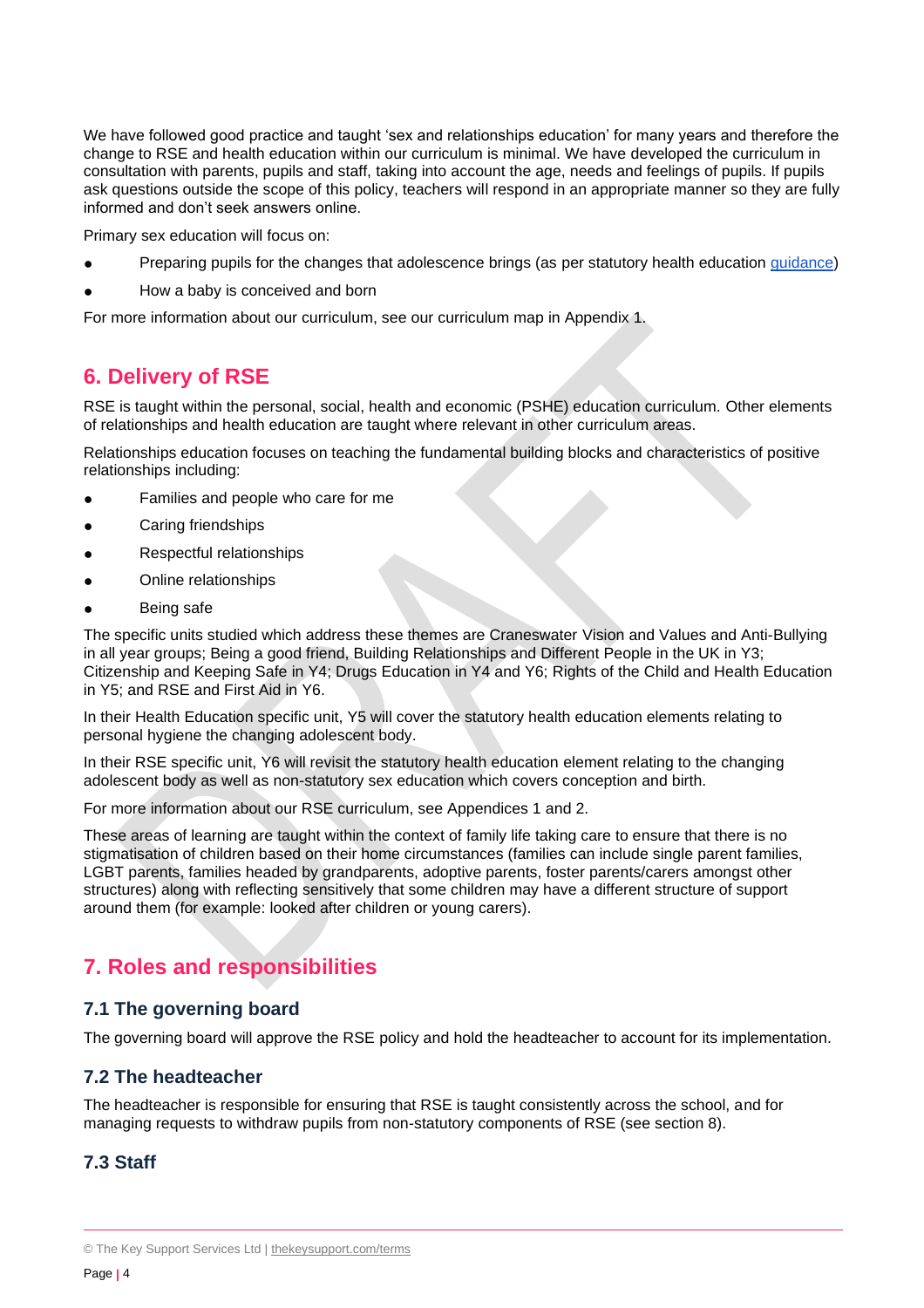Teachers are responsible for:

- Delivering RSE in a sensitive way
- **Monitoring progress**

Responding appropriately to pupils whose parents wish them to be withdrawn from the non-statutory components of RSE

All staff are responsible for:

- Modelling positive attitudes to RSE
- Responding to the needs of individual pupils

Staff do not have the right to opt out of teaching RSE. Staff who have concerns about teaching RSE are encouraged to discuss this with the headteacher.

#### **7.4 Pupils**

Pupils are expected to engage fully in RSE and, when discussing issues related to RSE, treat others with respect and sensitivity.

## <span id="page-4-0"></span>**8. Parents' right to withdraw**

Parents will be informed by letter of the RSE and health education to take place in Y5 and Y6. The school will invite parents to discuss the proposed programme, view the material used and ask any questions they may have.

Parents do not have the right to withdraw their children from relationships education or health education.

Parents have the right to withdraw their children from the non-statutory components of sex education within RSE.

Requests for withdrawal should be put in writing and addressed to the headteacher.

<span id="page-4-1"></span>Alternative work will be given to pupils who are withdrawn from sex education.

# **9. Training**

Staff will be made aware of the Policy, the legal implications and their professional responsibility as part of their induction. Staff CPD will be provided by the PSHE leads or outside trainers where relevant.

# <span id="page-4-2"></span>**10. Monitoring arrangements**

The delivery of RSE is monitored by the PSHE coordinators through: book looks, pupil and staff interviews, and monitoring of key objectives.

Pupils' development in RSE is monitored by class teachers as part of our internal assessment systems.

This policy will be reviewed by **[name and role] [frequency e.g. annually**]. At every review, the policy will be approved by [the governing board/committee name/governor name/the headteacher].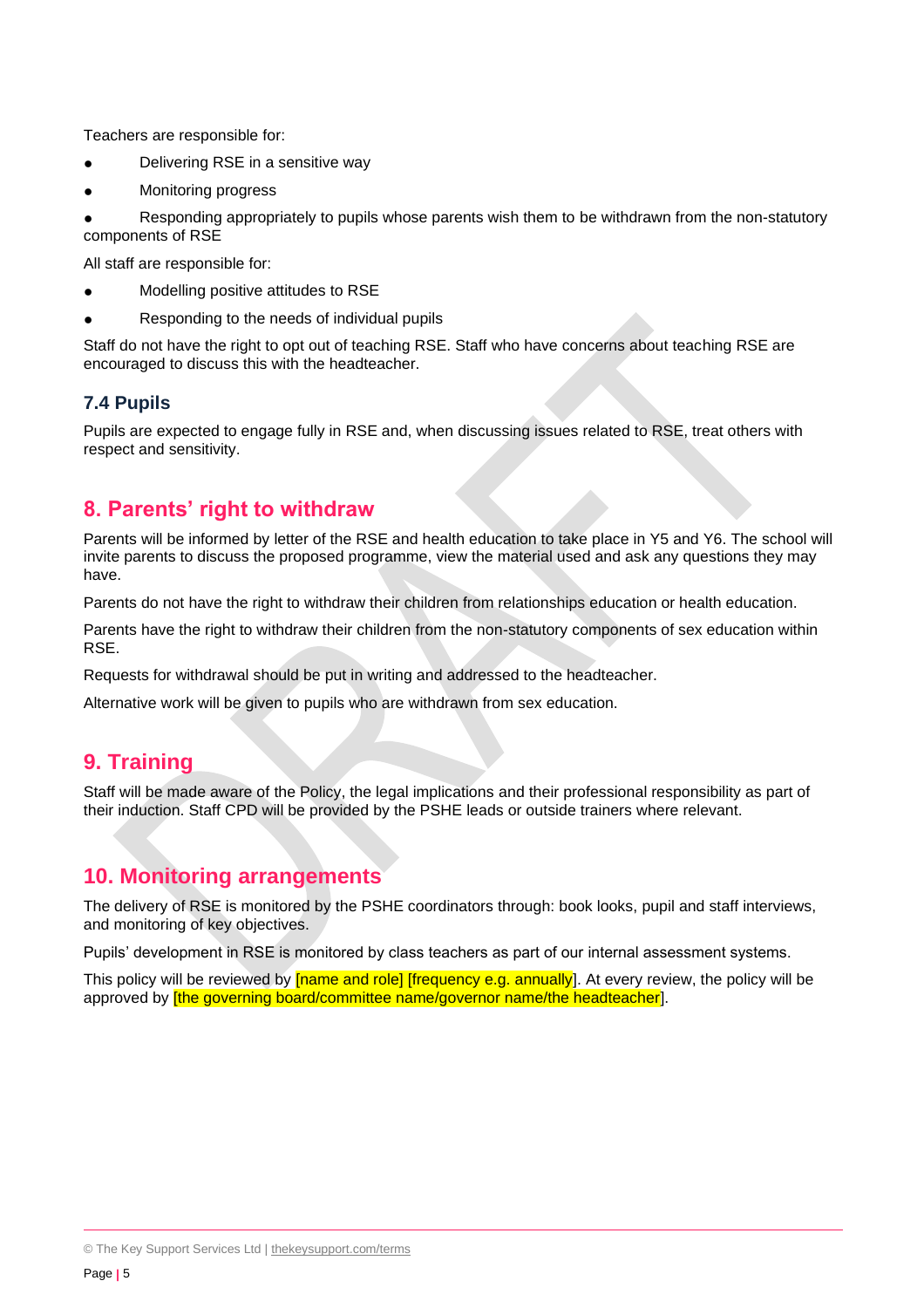**Appendix 1: Curriculum map**

# **Relationships and sex education curriculum map**

<span id="page-5-0"></span>

| Unit includes statutory Relationships and/or Health Education<br>Unit includes non-statutory Sex Education |                            |                                                  |                                       |                 |                                            |                           |
|------------------------------------------------------------------------------------------------------------|----------------------------|--------------------------------------------------|---------------------------------------|-----------------|--------------------------------------------|---------------------------|
|                                                                                                            | <b>AUTUMN1</b>             | <b>AUTUMN 2</b>                                  | <b>SPRING 1</b>                       | <b>SPRING 2</b> | <b>SUMMER 1</b>                            | <b>SUMMER 2</b>           |
|                                                                                                            | <b>Vision and values</b>   | <b>Anti-Bullying</b>                             | <b>Building Relationships</b>         |                 | Different People in the UK                 |                           |
| <b>YEAR</b>                                                                                                | <b>Rules and Routines</b>  |                                                  |                                       |                 |                                            |                           |
| 3                                                                                                          | Health and safety          | Link to anti-bullying week                       | Investigating our feelings            |                 | Understanding similarities and differences |                           |
|                                                                                                            | Mental Health and          |                                                  |                                       |                 | between groups of people                   |                           |
|                                                                                                            | wellbeing                  | Understanding what bullying is Understanding the |                                       |                 |                                            |                           |
|                                                                                                            | <b>Growth Mindset</b>      |                                                  | consequences of our actions           |                 | Disability                                 |                           |
|                                                                                                            | E-safety                   | Developing strategies for                        |                                       |                 |                                            |                           |
|                                                                                                            |                            | dealing with bullying                            | Taking responsibility for our         |                 | Race and ethnicity                         |                           |
|                                                                                                            | <b>Being a good friend</b> |                                                  | choices                               |                 |                                            |                           |
|                                                                                                            | Understanding what         |                                                  |                                       |                 | Different families                         |                           |
|                                                                                                            | makes a good friend        |                                                  | Understanding how to make             |                 |                                            |                           |
|                                                                                                            |                            |                                                  | other people feel positive and        |                 | Celebrating our differences                |                           |
|                                                                                                            | Understanding how to       |                                                  | happy                                 |                 |                                            |                           |
|                                                                                                            | work co-operatively        |                                                  |                                       |                 | Gender identity                            |                           |
|                                                                                                            | <b>Vision and values</b>   | <b>Anti - bullying</b>                           | <b>Citizenship and British values</b> |                 | <b>Effects of drugs and</b>                | <b>Keeping Safe</b>       |
| <b>YEAR</b>                                                                                                | <b>Rules and Routines</b>  |                                                  |                                       |                 | alcohol                                    |                           |
| 4                                                                                                          | Health and safety          | What is bullying?                                | What makes a good citizen?            |                 |                                            | Road safety - stop, look, |
|                                                                                                            | <b>Mental Health and</b>   |                                                  |                                       |                 | Difference between                         | listen, think             |
|                                                                                                            | wellbeing                  | How victims feel                                 | Our role in the community             |                 | medicine and drugs                         |                           |
|                                                                                                            | Growth Mindset - The       |                                                  |                                       |                 |                                            | Water safety - safe       |
|                                                                                                            | power of yet               | Role of bystanders                               | Understanding democracy               |                 | Effects of smoking                         | swimming                  |
|                                                                                                            | E-safety                   |                                                  |                                       |                 |                                            |                           |
|                                                                                                            |                            | <b>Preventing bullying</b>                       | Being an active citizen               |                 | <b>Effects of alcohol</b>                  | Calling for help          |

© The Key Support Services Ltd | For terms of use, visit [thekeysupport.com/terms](https://thekeysupport.com/terms-of-use)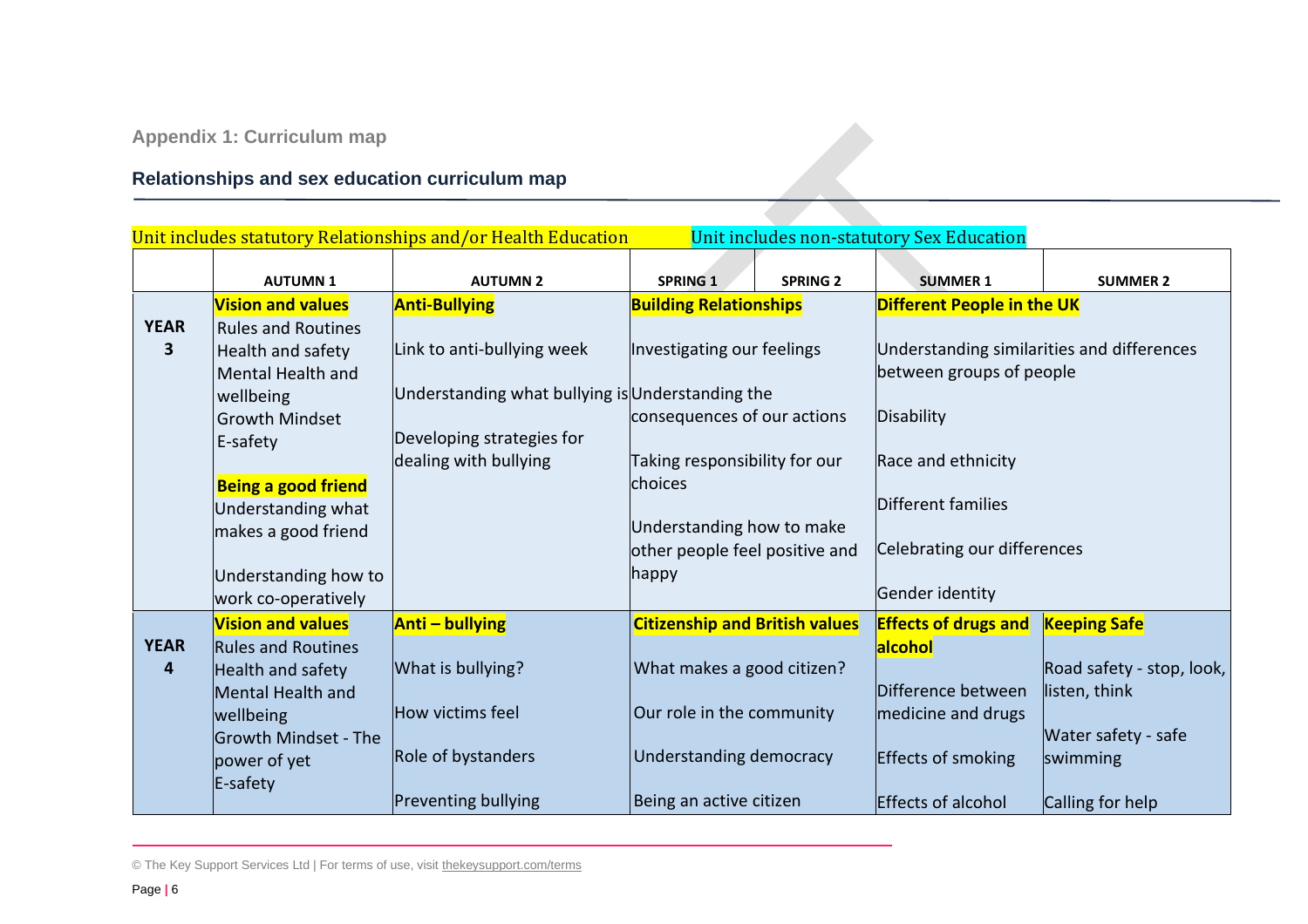|                  |                                                                                                                                                          |                                                                                                                                                                                                                                                                      | Visit to Lord Mayor and Council Peer pressure and<br>Chambers                                                                                                                               | decision making                                                                                                                             |                                                                                                                                                                                        |
|------------------|----------------------------------------------------------------------------------------------------------------------------------------------------------|----------------------------------------------------------------------------------------------------------------------------------------------------------------------------------------------------------------------------------------------------------------------|---------------------------------------------------------------------------------------------------------------------------------------------------------------------------------------------|---------------------------------------------------------------------------------------------------------------------------------------------|----------------------------------------------------------------------------------------------------------------------------------------------------------------------------------------|
| <b>YEAR</b><br>5 | <b>Vision and values</b><br><b>Rules and Routines</b><br>Health and safety<br>Mental Health and<br>wellbeing<br>Growth Mindset - The<br>dip<br>E-safety  | <b>Anti-bullying</b><br>What is bullying?<br>Different types of bullying<br>(including cyber, racial and<br>homophobic)<br>Identity and diversity<br>Why people might become<br><b>bullies</b><br>Establishing a system for<br>dealing with any bullying<br>problems | <b>Rights of the child</b><br>Differences between wants and Cost of living<br>needs<br>Conventions of the right of the<br>child<br>Empathy<br>Rights of the child in different<br>countries | <b>Money (Cross-</b><br>curricular maths):<br>How to manage a<br>budget<br>Wages $-$ tax, NI etc<br>Understand the<br>terms debt and credit | <b>Health education -</b><br>changing adolescent<br>body<br><b>External body changes</b><br>Internal body changes<br>(including<br>menstruation)<br>Keeping clean<br><b>Body Image</b> |
| <b>YEAR</b><br>6 | <b>Vision and Values</b><br><b>Rules and Routines</b><br>Health and safety<br><b>Mental Health and</b><br>wellbeing<br><b>Growth Mindset</b><br>E-safety | <b>Anti-Bullying</b><br>Cyberbullying<br>Safe use of the internet<br>Individual responsibility<br>SMSC - Cultural and British<br>values                                                                                                                              | <b>Drugs education</b><br>Smoking, Drinking, Legal/Illegal Calling for help<br>Drugs<br>Health implications<br>Peer pressure<br>Legalities and consequences                                 | <b>First Aid</b><br>Basic first aid for:<br>Head injuries<br>Bleeding<br>Choking<br>Unresponsive                                            | <b>Relationships and Sex</b><br>Education<br>Different types of<br>relationships<br>Changes to the body<br>How babies are made<br>How babies are born                                  |

© The Key Support Services Ltd | [thekeysupport.com/terms](https://thekeysupport.com/terms-of-use)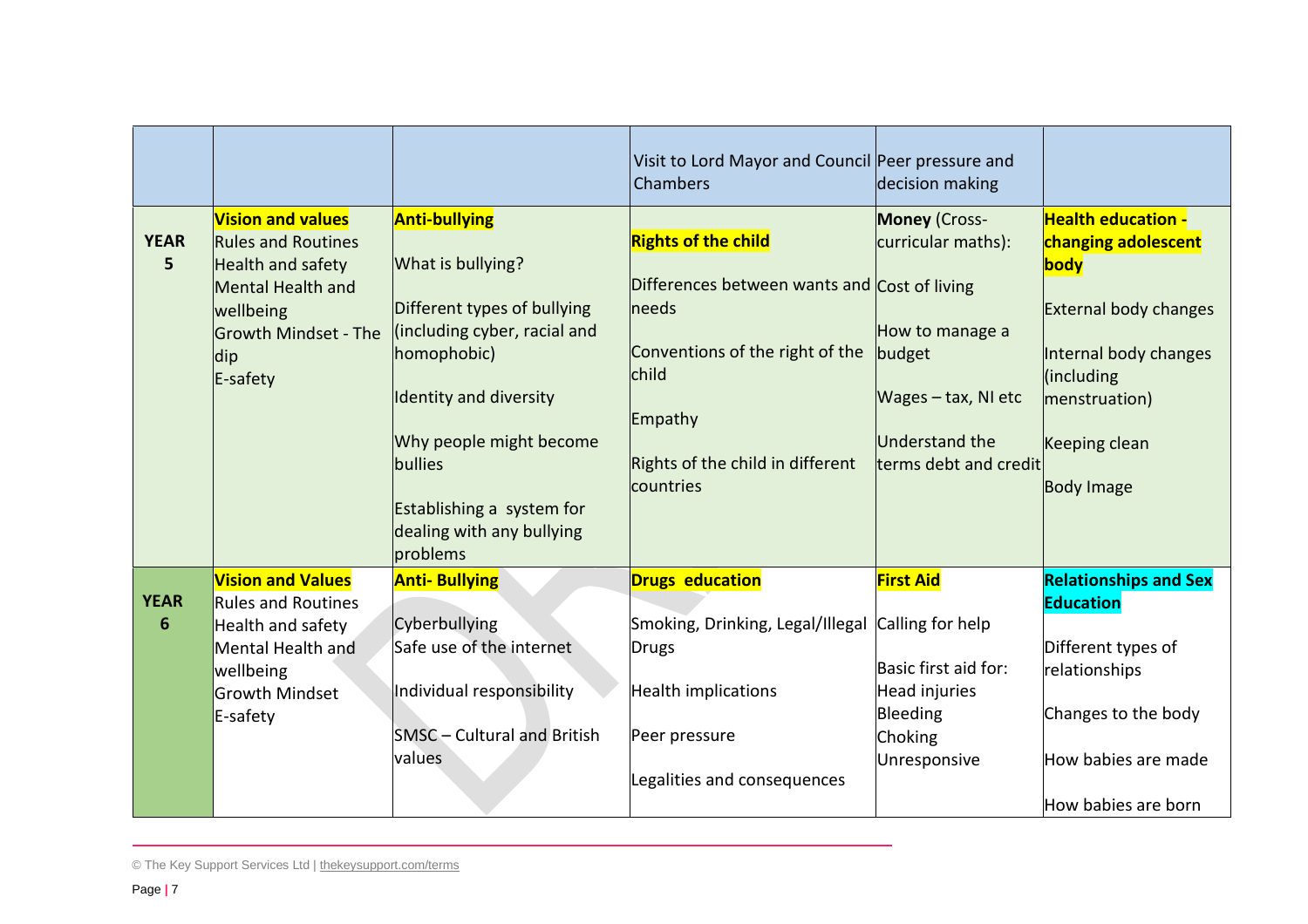|                         | SMSC - Moral, Respect of Law |                         |
|-------------------------|------------------------------|-------------------------|
|                         |                              | Transition              |
| $ SMSC - Individual $   |                              | Change/loss             |
| liberty, mutual respect |                              | Preparing for secondary |
|                         |                              | school                  |
|                         |                              | SMSC - Spiritual        |

<sup>©</sup> The Key Support Services Ltd | [thekeysupport.com/terms](https://thekeysupport.com/terms-of-use)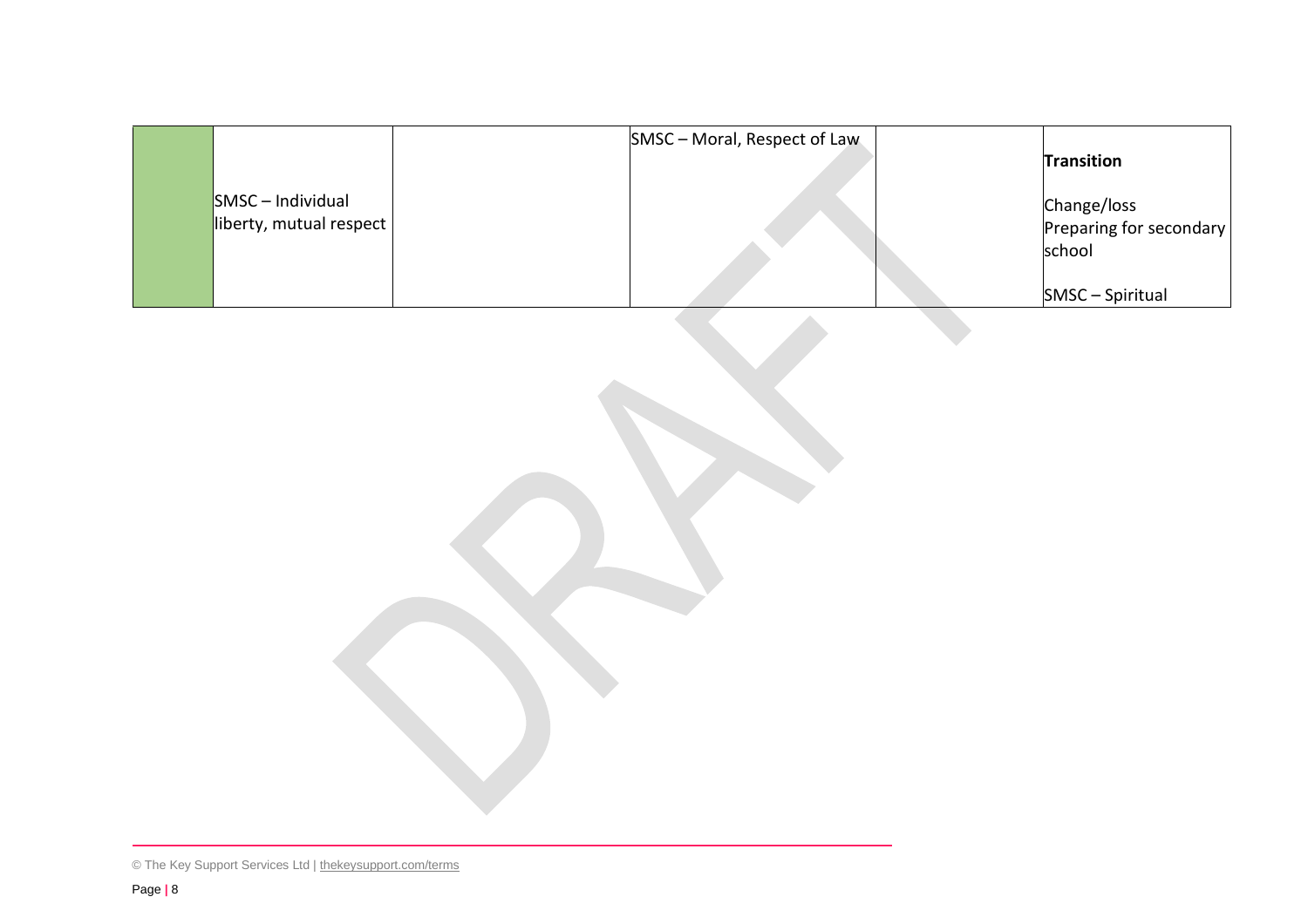# **Appendix 2: By the end of primary school pupils should know**

#### <span id="page-8-0"></span>**Relationships Education**

|                                               | Appendix 2: By the end of primary school pupils should know                                                                                                                                                                                         |                                  |
|-----------------------------------------------|-----------------------------------------------------------------------------------------------------------------------------------------------------------------------------------------------------------------------------------------------------|----------------------------------|
| <b>Relationships Education</b>                |                                                                                                                                                                                                                                                     |                                  |
| <b>Families and people</b><br>who care for me | Pupils should know                                                                                                                                                                                                                                  |                                  |
|                                               | • that families are important for children growing up because they can give love, security and<br>stability.                                                                                                                                        | Y3 Different People in the<br>UK |
|                                               | • the characteristics of healthy family life, commitment to each other, including in times of difficulty,<br>protection and care for children and other family members, the importance of spending time together<br>and sharing each other's lives. | Y5 Rights of the Child<br>Y6 RSE |
|                                               | • that others' families, either in school or in the wider world, sometimes look different from their<br>family, but that they should respect those differences and know that other children's families are also<br>characterised by love and care.  |                                  |
|                                               | • that stable, caring relationships, which may be of different types, are at the heart of happy families,<br>and are important for children's security as they grow up.                                                                             |                                  |
|                                               | • that marriage represents a formal and legally recognised commitment of two people to each other<br>which is intended to be lifelong.                                                                                                              |                                  |
|                                               | • how to recognise if family relationships are making them feel unhappy or unsafe, and how to seek<br>help or advice from others if needed.                                                                                                         |                                  |
| <b>Caring friendships</b>                     | Pupils should know                                                                                                                                                                                                                                  | All - Anti-bullying              |
|                                               | • how important friendships are in making us feel happy and secure, and how people choose and<br>make friends.                                                                                                                                      | Y3 Being a Good Friend           |
|                                               | • the characteristics of friendships, including mutual respect, truthfulness, trustworthiness, loyalty,<br>kindness, generosity, trust, sharing interests and experiences and support with problems and<br>difficulties.                            |                                  |
|                                               | • that healthy friendships are positive and welcoming towards others, and do not make others feel<br>lonely or excluded.                                                                                                                            |                                  |
|                                               | • that most friendships have ups and downs, and that these can often be worked through so that the<br>friendship is repaired or even strengthened, and that resorting to violence is never right.                                                   |                                  |
|                                               | • how to recognise who to trust and who not to trust, how to judge when a friendship is making them<br>feel unhappy or uncomfortable, managing conflict, how to manage these situations and how to seek<br>help or advice from others, if needed.   |                                  |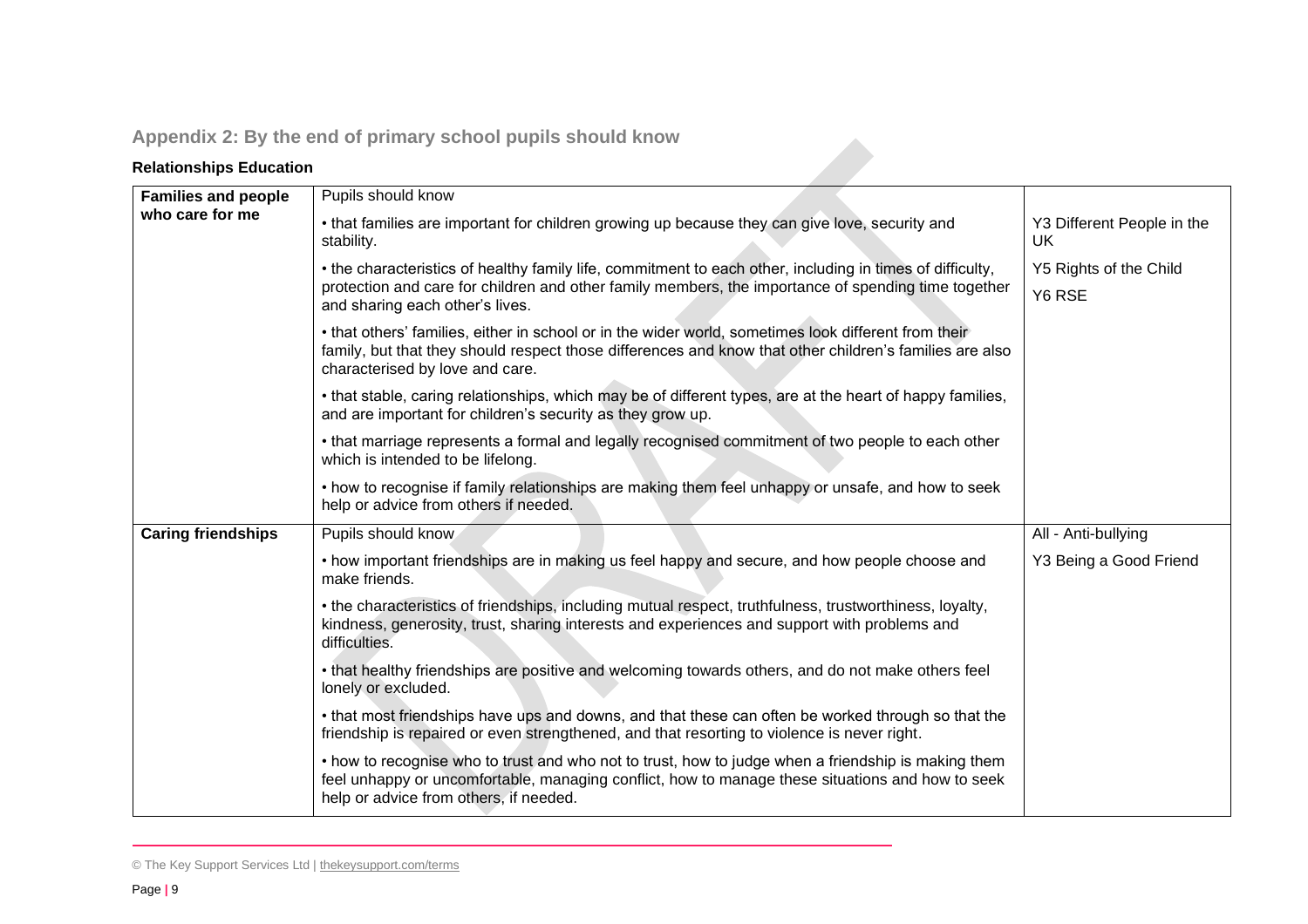| <b>Respectful</b>           | Pupils should know                                                                                                                                                                                 | All - Vision and Values                               |
|-----------------------------|----------------------------------------------------------------------------------------------------------------------------------------------------------------------------------------------------|-------------------------------------------------------|
| relationships               | • the importance of respecting others, even when they are very different from them (for example,                                                                                                   | All - Anti-bullying                                   |
|                             | physically, in character, personality or backgrounds), or make different choices or have different<br>preferences or beliefs.                                                                      | Y3 Different people in the<br>UK, Being a Good Friend |
|                             | • practical steps they can take in a range of different contexts to improve or support respectful<br>relationships.                                                                                | Y4 Citizenship                                        |
|                             | • the conventions of courtesy and manners.                                                                                                                                                         |                                                       |
|                             | • the importance of self-respect and how this links to their own happiness.                                                                                                                        |                                                       |
|                             | • that in school and in wider society they can expect to be treated with respect by others, and that in<br>turn they should show due respect to others, including those in positions of authority. |                                                       |
|                             | • about different types of bullying (including cyberbullying), the impact of bullying, responsibilities of<br>bystanders (primarily reporting bullying to an adult) and how to get help.           |                                                       |
|                             | • what a stereotype is, and how stereotypes can be unfair, negative or destructive.                                                                                                                |                                                       |
|                             | • the importance of permission-seeking and giving in relationships with friends, peers and adults.                                                                                                 |                                                       |
| <b>Online relationships</b> | Pupils should know                                                                                                                                                                                 | All - Vision and Values                               |
|                             | • that people sometimes behave differently online, including by pretending to be someone they are<br>not.                                                                                          | linked to computing<br>curriculum                     |
|                             | • that the same principles apply to online relationships as to face-to-face relationships, including the<br>importance of respect for others online including when we are anonymous.               | Y6 Anti-bullying                                      |
|                             | • the rules and principles for keeping safe online, how to recognise risks, harmful content and<br>contact, and how to report them.                                                                |                                                       |
|                             | • how to critically consider their online friendships and sources of information including awareness of<br>the risks associated with people they have never met.                                   |                                                       |
|                             | • how information and data is shared and used online.                                                                                                                                              |                                                       |

<sup>©</sup> The Key Support Services Ltd | [thekeysupport.com/terms](https://thekeysupport.com/terms-of-use)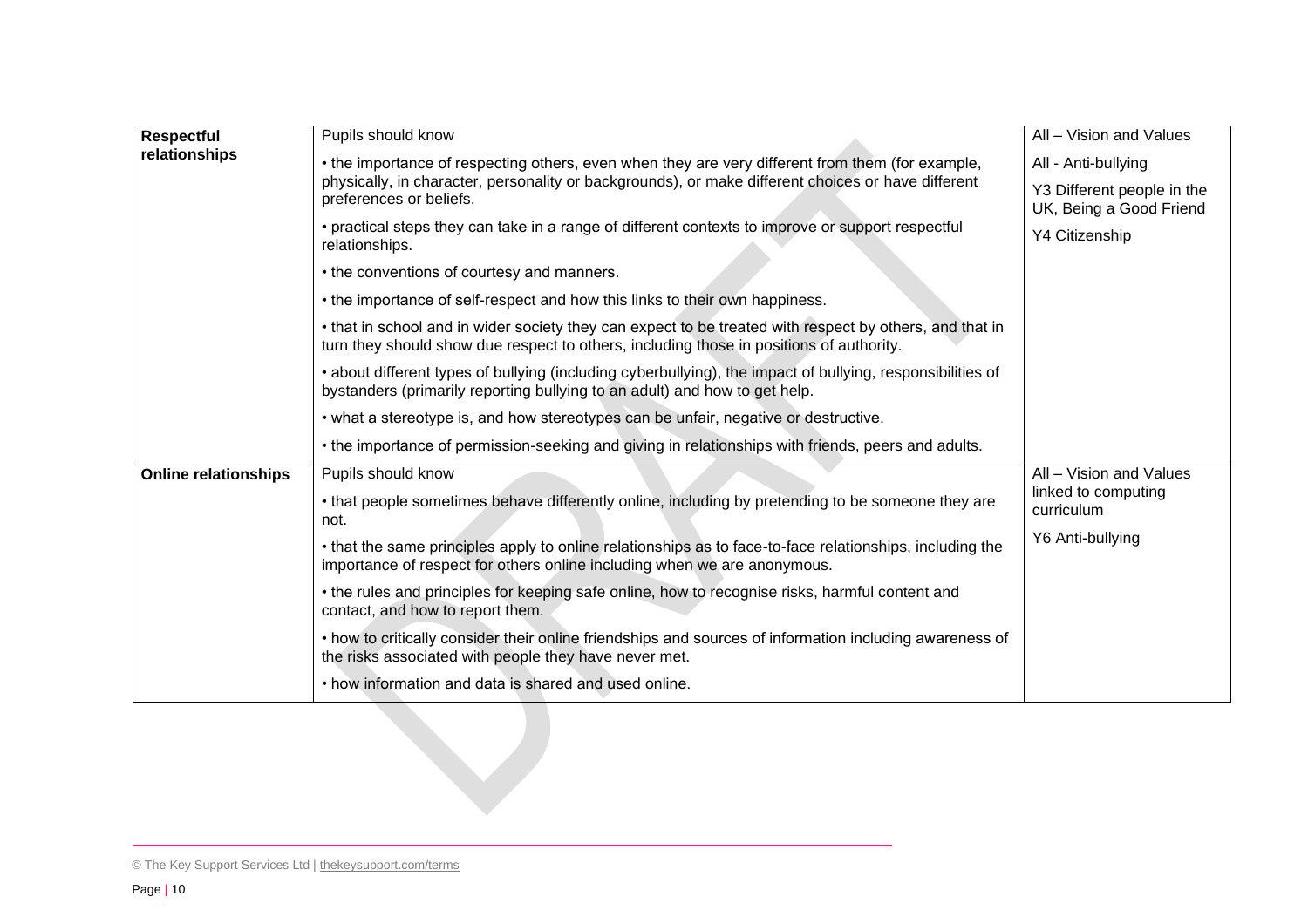| <b>Being safe</b>       | Pupils should know                                                                                                                                                             | Computing curriculum       |
|-------------------------|--------------------------------------------------------------------------------------------------------------------------------------------------------------------------------|----------------------------|
|                         | • what sorts of boundaries are appropriate in friendships with peers and others (including in a digital<br>context).                                                           | All - Vision and Values    |
|                         | • about the concept of privacy and the implications of it for both children and adults; including that it<br>is not always right to keep secrets if they relate to being safe. | <b>Y5 Health Education</b> |
|                         | • that each person's body belongs to them, and the differences between appropriate and<br>inappropriate or unsafe physical, and other, contact.                                | Y6 RSE                     |
|                         | • how to respond safely and appropriately to adults they may encounter (in all contexts, including<br>online) whom they do not know.                                           |                            |
|                         | • how to recognise and report feelings of being unsafe or feeling bad about any adult.                                                                                         |                            |
|                         | • how to ask for advice or help for themselves or others, and to keep trying until they are heard,                                                                             |                            |
|                         | • how to report concerns or abuse, and the vocabulary and confidence needed to do so.                                                                                          |                            |
|                         | • where to get advice e.g. family, school and/or other sources.                                                                                                                |                            |
|                         |                                                                                                                                                                                |                            |
| <b>Health Education</b> |                                                                                                                                                                                |                            |

#### **Health Education**

| <b>Mental wellbeing</b> | Pupils should know                                                                                                                                                                                                | All - Vision and                    |
|-------------------------|-------------------------------------------------------------------------------------------------------------------------------------------------------------------------------------------------------------------|-------------------------------------|
|                         | • that mental wellbeing is a normal part of daily life, in the same way as physical health.                                                                                                                       | Values                              |
|                         | • that there is a normal range of emotions (e.g. happiness, sadness, anger, fear, surprise, nervousness) and scale<br>of emotions that all humans experience in relation to different experiences and situations. | (specifically<br>mindfulness focus) |
|                         | •how to recognise and talk about their emotions, including having a varied vocabulary of words to use when<br>talking about their own and others' feelings.                                                       | All – Anti-bullying                 |
|                         | •how to judge whether what they are feeling and how they are behaving is appropriate and proportionate.                                                                                                           |                                     |
|                         | •the benefits of physical exercise, time outdoors, community participation, voluntary and service-based activity on<br>mental wellbeing and happiness.                                                            |                                     |
|                         | •simple self-care techniques, including the importance of rest, time spent with friends and family and the benefits<br>of hobbies and interests.                                                                  |                                     |
|                         | •isolation and loneliness can affect children and that it is very important for children to discuss their feelings with<br>an adult and seek support.                                                             |                                     |

<sup>©</sup> The Key Support Services Ltd | [thekeysupport.com/terms](https://thekeysupport.com/terms-of-use)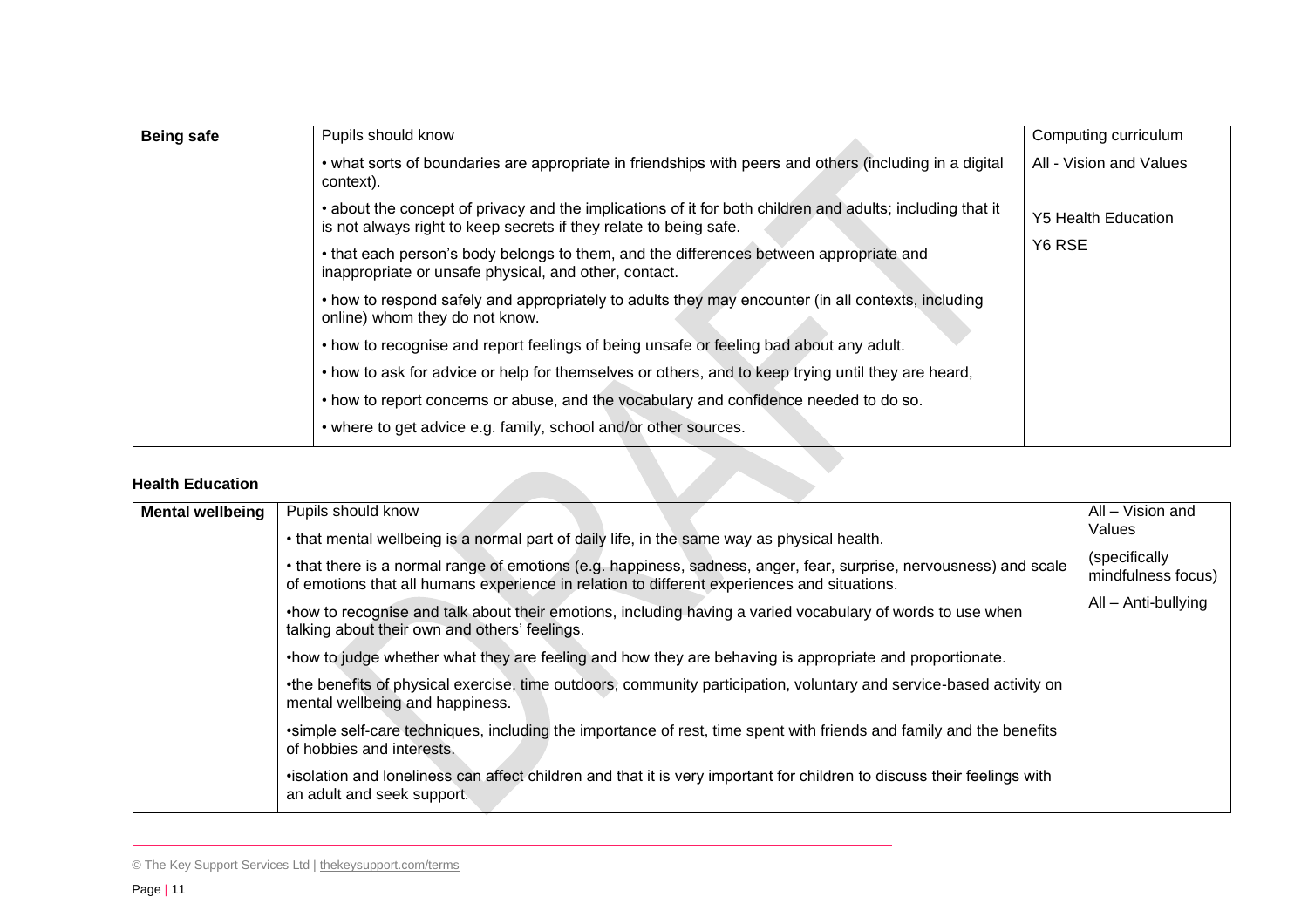|                        | •that bullying (including cyberbullying) has a negative and often lasting impact on mental wellbeing.                                                                                                                                                                                       |                            |
|------------------------|---------------------------------------------------------------------------------------------------------------------------------------------------------------------------------------------------------------------------------------------------------------------------------------------|----------------------------|
|                        | •where and how to seek support (including recognising the triggers for seeking support), including whom in school<br>they should speak to if they are worried about their own or someone else's mental wellbeing or ability to control<br>their emotions (including issues arising online). |                            |
|                        | •it is common for people to experience mental ill health. For many people who do, the problems can be resolved if<br>the right support is made available, especially if accessed early enough.                                                                                              |                            |
| Internet safety        | Pupils should know                                                                                                                                                                                                                                                                          | Computing                  |
| and harms              | •that for most people the internet is an integral part of life and has many benefits.                                                                                                                                                                                                       | curriculum                 |
|                        | •about the benefits of rationing time spent online, the risks of excessive time spent on electronic devices and the<br>impact of positive and negative content online on their own and others' mental and physical wellbeing.                                                               | All - Vision and<br>Values |
|                        | •how to consider the effect of their online actions on others and know how to recognise and display respectful<br>behaviour online and the importance of keeping personal information private.                                                                                              |                            |
|                        | •why social media, some computer games and online gaming, for example, are age restricted.                                                                                                                                                                                                  |                            |
|                        | •that the internet can also be a negative place where online abuse, trolling, bullying and harassment can take<br>place, which can have a negative impact on mental health.                                                                                                                 |                            |
|                        | •how to be a discerning consumer of information online including understanding that information, including that<br>from search engines, is ranked, selected and targeted.                                                                                                                   |                            |
|                        | •where and how to report concerns and get support with issues online.                                                                                                                                                                                                                       |                            |
| <b>Physical health</b> | Pupils should know                                                                                                                                                                                                                                                                          | PE curriculum              |
| and fitness            | • the characteristics and mental and physical benefits of an active lifestyle.                                                                                                                                                                                                              | Science curriculum         |
|                        | • the importance of building regular exercise into daily and weekly routines and how to achieve this; for example<br>walking or cycling to school, a daily active mile or other forms of regular, vigorous exercise.                                                                        |                            |
|                        | • the risks associated with an inactive lifestyle (including obesity).                                                                                                                                                                                                                      |                            |
|                        | • how and when to seek support including which adults to speak to in school if they are worried about their health.                                                                                                                                                                         |                            |

<sup>©</sup> The Key Support Services Ltd | [thekeysupport.com/terms](https://thekeysupport.com/terms-of-use)